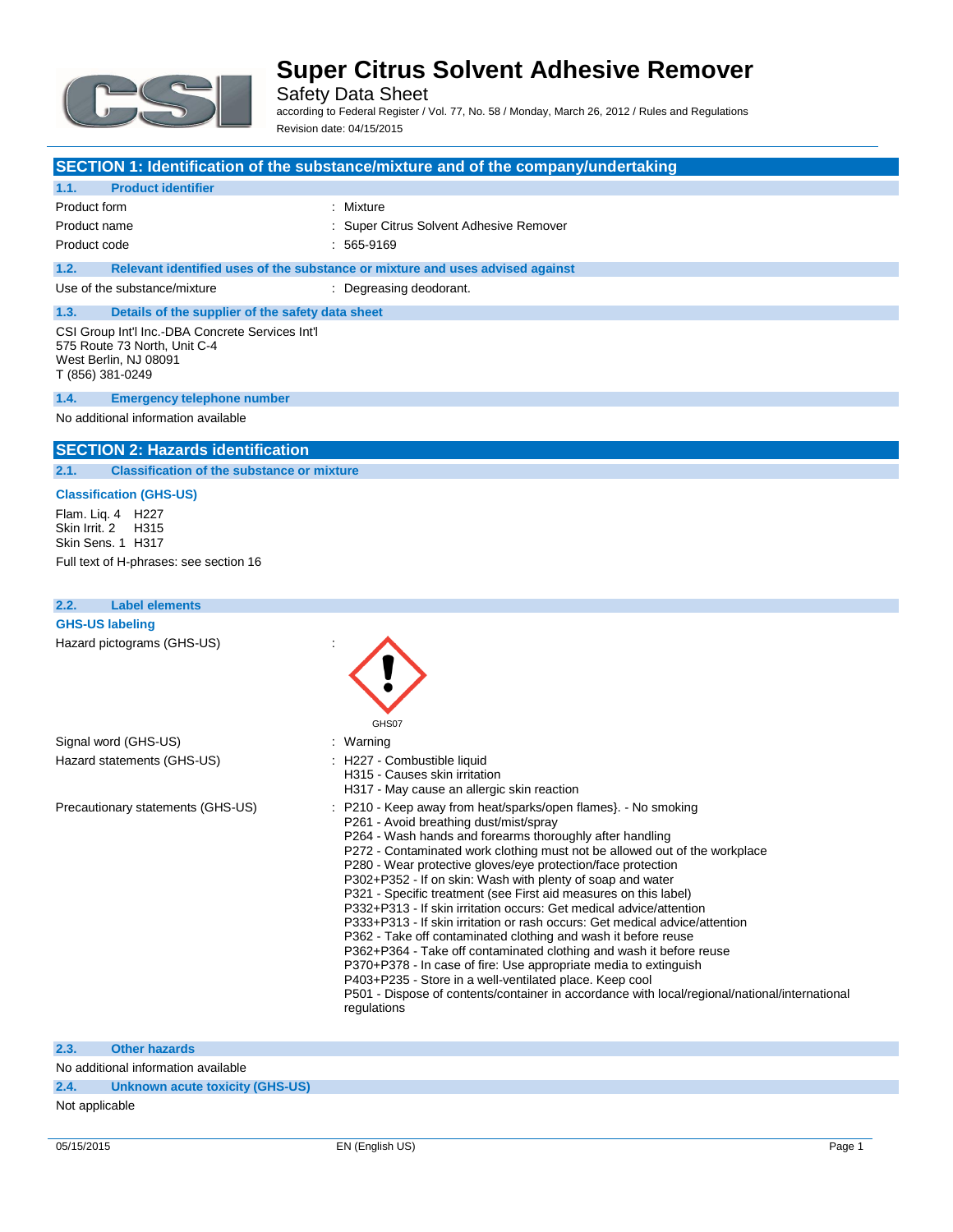Safety Data Sheet

according to Federal Register / Vol. 77, No. 58 / Monday, March 26, 2012 / Rules and Regulations

| according to Federal Hegister / Yol. 11, 190. 00 / Monday, March 20, 2012 / Harcs and Hegiation         |                                                                                                                                                                                                                                             |           |                                                                 |  |
|---------------------------------------------------------------------------------------------------------|---------------------------------------------------------------------------------------------------------------------------------------------------------------------------------------------------------------------------------------------|-----------|-----------------------------------------------------------------|--|
| <b>SECTION 3: Composition/information on ingredients</b>                                                |                                                                                                                                                                                                                                             |           |                                                                 |  |
| 3.1.<br><b>Substance</b>                                                                                |                                                                                                                                                                                                                                             |           |                                                                 |  |
| Not applicable                                                                                          |                                                                                                                                                                                                                                             |           |                                                                 |  |
| 3.2.<br><b>Mixture</b>                                                                                  |                                                                                                                                                                                                                                             |           |                                                                 |  |
| <b>Name</b>                                                                                             | <b>Product identifier</b>                                                                                                                                                                                                                   | %         | <b>Classification (GHS-US)</b>                                  |  |
| (+)-limonene                                                                                            | (CAS No) 5989-27-5                                                                                                                                                                                                                          | $10 - 20$ | Flam. Liq. 3, H226<br>Skin Irrit. 2, H315<br>Skin Sens. 1, H317 |  |
| Full text of H-phrases: see section 16                                                                  |                                                                                                                                                                                                                                             |           |                                                                 |  |
| <b>SECTION 4: First aid measures</b>                                                                    |                                                                                                                                                                                                                                             |           |                                                                 |  |
| 4.1.<br><b>Description of first aid measures</b>                                                        |                                                                                                                                                                                                                                             |           |                                                                 |  |
| First-aid measures general                                                                              | : Never give anything by mouth to an unconscious person. If you feel unwell, seek medical<br>advice (show the label where possible).                                                                                                        |           |                                                                 |  |
| First-aid measures after inhalation                                                                     | : Allow victim to breathe fresh air. Allow the victim to rest.                                                                                                                                                                              |           |                                                                 |  |
| First-aid measures after skin contact                                                                   | : Wash with plenty of soap and water. Wash contaminated clothing before reuse. If skin irritation<br>occurs: Get medical advice/attention. Specific treatment (see First aid measures on this label).<br>If skin irritation or rash occurs: |           |                                                                 |  |
| First-aid measures after eye contact                                                                    | Rinse immediately with plenty of water. Obtain medical attention if pain, blinking or redness<br>persist.                                                                                                                                   |           |                                                                 |  |
| First-aid measures after ingestion                                                                      | : Rinse mouth. Do NOT induce vomiting. Obtain emergency medical attention.                                                                                                                                                                  |           |                                                                 |  |
| 4.2.<br>Most important symptoms and effects, both acute and delayed                                     |                                                                                                                                                                                                                                             |           |                                                                 |  |
| Symptoms/injuries after inhalation                                                                      | : May cause an allergic skin reaction.                                                                                                                                                                                                      |           |                                                                 |  |
| Symptoms/injuries after skin contact                                                                    | : Causes skin irritation.                                                                                                                                                                                                                   |           |                                                                 |  |
| 4.3.                                                                                                    | Indication of any immediate medical attention and special treatment needed                                                                                                                                                                  |           |                                                                 |  |
| No additional information available                                                                     |                                                                                                                                                                                                                                             |           |                                                                 |  |
| <b>SECTION 5: Firefighting measures</b>                                                                 |                                                                                                                                                                                                                                             |           |                                                                 |  |
|                                                                                                         |                                                                                                                                                                                                                                             |           |                                                                 |  |
|                                                                                                         |                                                                                                                                                                                                                                             |           |                                                                 |  |
| 5.1.<br><b>Extinguishing media</b>                                                                      |                                                                                                                                                                                                                                             |           |                                                                 |  |
| Suitable extinguishing media                                                                            | : Foam. Dry powder. Carbon dioxide. Water spray. Sand.                                                                                                                                                                                      |           |                                                                 |  |
| Unsuitable extinguishing media                                                                          | : Do not use a heavy water stream.                                                                                                                                                                                                          |           |                                                                 |  |
| 5.2.<br>Special hazards arising from the substance or mixture                                           |                                                                                                                                                                                                                                             |           |                                                                 |  |
| Fire hazard                                                                                             | Combustible liquid.                                                                                                                                                                                                                         |           |                                                                 |  |
| Explosion hazard                                                                                        | : May form flammable/explosive vapor-air mixture.                                                                                                                                                                                           |           |                                                                 |  |
| 5.3.<br><b>Advice for firefighters</b>                                                                  |                                                                                                                                                                                                                                             |           |                                                                 |  |
| Firefighting instructions                                                                               | : Use water spray or fog for cooling exposed containers. Exercise caution when fighting any                                                                                                                                                 |           |                                                                 |  |
| Protection during firefighting                                                                          | chemical fire. Prevent fire-fighting water from entering environment.<br>Do not enter fire area without proper protective equipment, including respiratory protection.                                                                      |           |                                                                 |  |
|                                                                                                         |                                                                                                                                                                                                                                             |           |                                                                 |  |
| <b>SECTION 6: Accidental release measures</b><br>6.1.                                                   |                                                                                                                                                                                                                                             |           |                                                                 |  |
| Personal precautions, protective equipment and emergency procedures<br>General measures                 | : Remove ignition sources. Use special care to avoid static electric charges. No open flames. No<br>smoking.                                                                                                                                |           |                                                                 |  |
| 6.1.1.<br>For non-emergency personnel                                                                   |                                                                                                                                                                                                                                             |           |                                                                 |  |
| Emergency procedures                                                                                    | : Evacuate unnecessary personnel.                                                                                                                                                                                                           |           |                                                                 |  |
| 6.1.2.<br>For emergency responders                                                                      |                                                                                                                                                                                                                                             |           |                                                                 |  |
| Protective equipment                                                                                    | : Equip cleanup crew with proper protection.                                                                                                                                                                                                |           |                                                                 |  |
| Emergency procedures                                                                                    | : Ventilate area.                                                                                                                                                                                                                           |           |                                                                 |  |
| 6.2.<br><b>Environmental precautions</b>                                                                |                                                                                                                                                                                                                                             |           |                                                                 |  |
| Prevent entry to sewers and public waters. Notify authorities if liquid enters sewers or public waters. |                                                                                                                                                                                                                                             |           |                                                                 |  |
| 6.3.                                                                                                    |                                                                                                                                                                                                                                             |           |                                                                 |  |
| Methods and material for containment and cleaning up<br>Methods for cleaning up                         | : Soak up spills with inert solids, such as clay or diatomaceous earth as soon as possible. Collect                                                                                                                                         |           |                                                                 |  |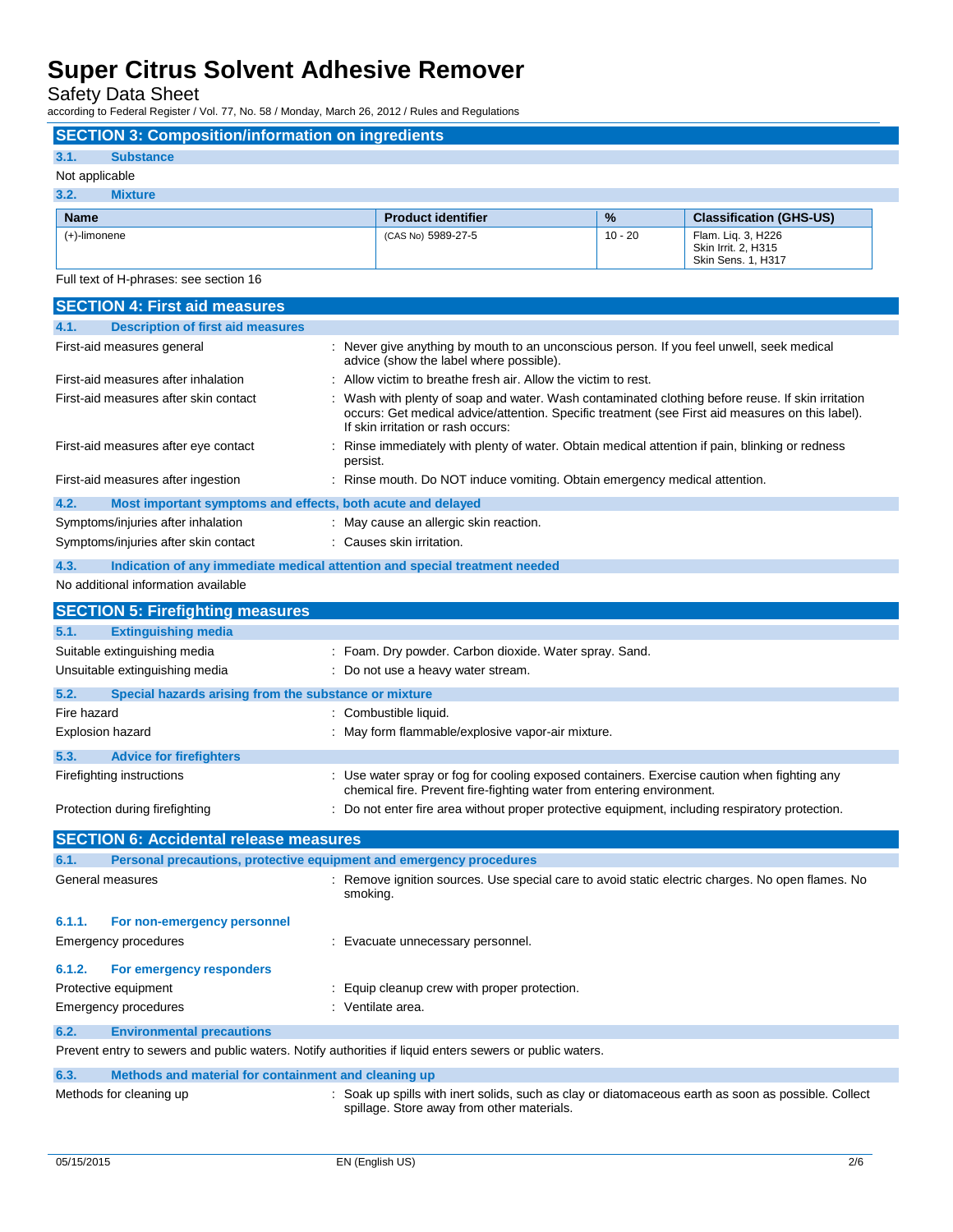Safety Data Sheet

according to Federal Register / Vol. 77, No. 58 / Monday, March 26, 2012 / Rules and Regulations

#### **6.4. Reference to other sections**

See Heading 8. Exposure controls and personal protection.

| <b>SECTION 7: Handling and storage</b>                               |                                                                                                                                                                                                                                                                    |
|----------------------------------------------------------------------|--------------------------------------------------------------------------------------------------------------------------------------------------------------------------------------------------------------------------------------------------------------------|
| <b>Precautions for safe handling</b><br>7.1.                         |                                                                                                                                                                                                                                                                    |
| Additional hazards when processed                                    | : Handle empty containers with care because residual vapors are flammable. Keep away from<br>heat/sparks/open flames}. - No smoking.                                                                                                                               |
| Precautions for safe handling                                        | : Wash hands and other exposed areas with mild soap and water before eating, drinking or<br>smoking and when leaving work. Provide good ventilation in process area to prevent formation<br>of vapor. No open flames. No smoking. Avoid breathing dust/mist/spray. |
| Hygiene measures                                                     | : Wash hands and forearms thoroughly after handling. Contaminated work clothing should not be<br>allowed out of the workplace. Wash contaminated clothing before reuse.                                                                                            |
| 7.2.<br>Conditions for safe storage, including any incompatibilities |                                                                                                                                                                                                                                                                    |
| <b>Technical measures</b>                                            | : Proper grounding procedures to avoid static electricity should be followed.                                                                                                                                                                                      |
| Storage conditions                                                   | : Keep only in the original container in a cool, well ventilated place away from heat, hot surfaces,<br>sparks, open flame and other ignition sources. No smoking. Keep container closed when not in<br>use. Keep in fireproof place.                              |
| Incompatible products                                                | : Strong bases. Strong acids.                                                                                                                                                                                                                                      |
| Incompatible materials                                               | : Sources of ignition. Direct sunlight. Heat sources.                                                                                                                                                                                                              |

#### **7.3. Specific end use(s)**

No additional information available

## **SECTION 8: Exposure controls/personal protection**

| 8.1.         | <b>Control parameters</b>                    |                |  |
|--------------|----------------------------------------------|----------------|--|
|              | <b>Super Citrus Solvent Adhesive Remover</b> |                |  |
| <b>ACGIH</b> |                                              | Not applicable |  |
| <b>OSHA</b>  |                                              | Not applicable |  |
|              | (+)-limonene (5989-27-5)                     |                |  |
| <b>ACGIH</b> |                                              | Not applicable |  |
| <b>OSHA</b>  |                                              | Not applicable |  |

| : Avoid all unnecessary exposure.                                          |
|----------------------------------------------------------------------------|
| : Wear protective gloves/eye protection/face protection protective gloves. |
| : Chemical goggles or safety glasses.                                      |
| : Wear suitable protective clothing.                                       |
| : Wear appropriate mask.                                                   |
| : Do not eat, drink or smoke during use.                                   |
|                                                                            |

## **SECTION 9: Physical and chemical properties**

| Information on basic physical and chemical properties<br>9.1. |                     |
|---------------------------------------------------------------|---------------------|
| Physical state                                                | : Liquid            |
| Color                                                         | $:$ light yellow    |
| Odor                                                          | : odorless          |
| Odor threshold                                                | : No data available |
| рH                                                            | : N/A               |
| Melting point                                                 | : No data available |
| Freezing point                                                | : No data available |
| Boiling point                                                 | : 310 °F            |
| Flash point                                                   | : 150 °F            |
| Relative evaporation rate (butyl acetate=1)                   | : No data available |
| Flammability (solid, gas)                                     | : No data available |
| <b>Explosion limits</b>                                       | : No data available |
|                                                               |                     |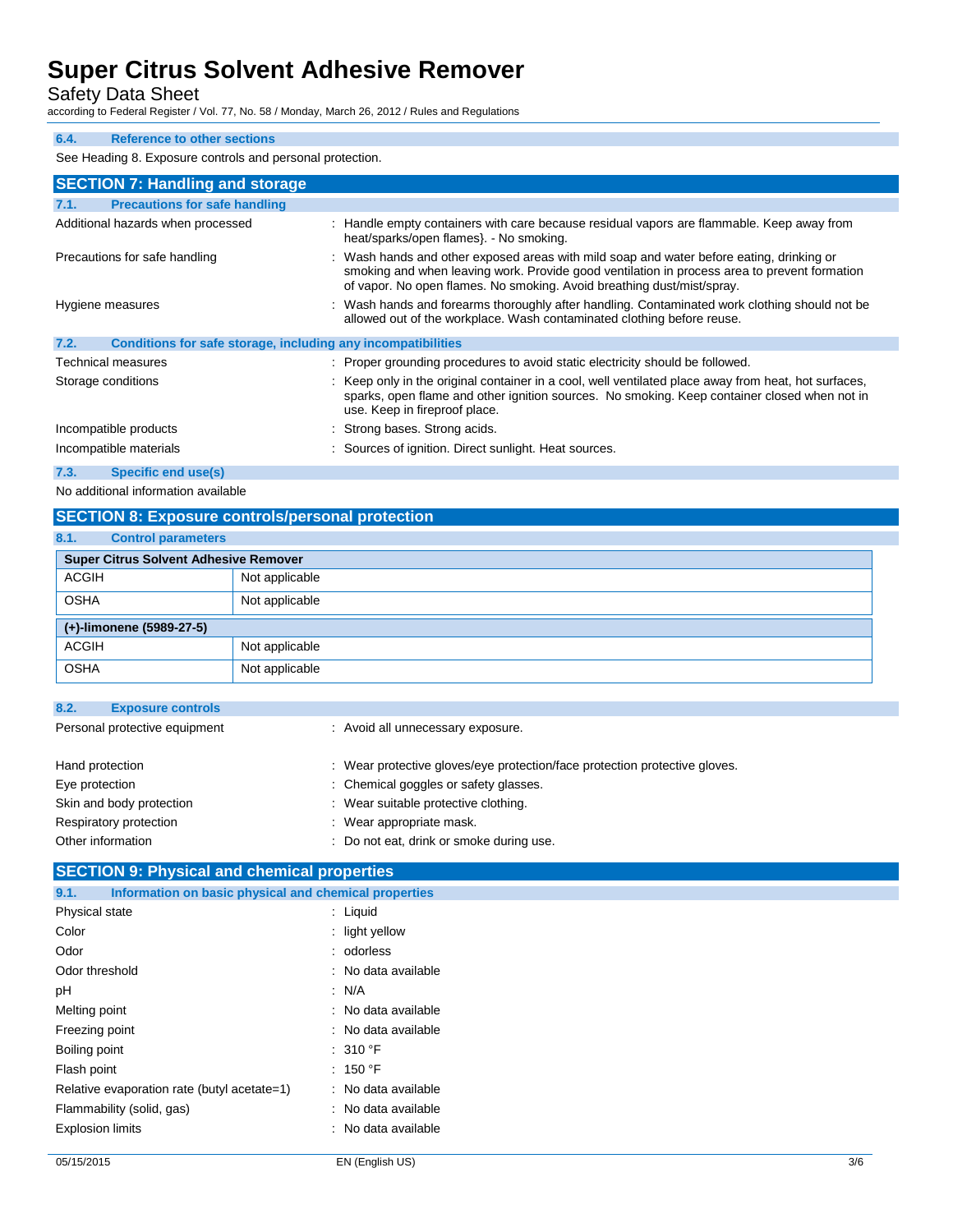Safety Data Sheet

according to Federal Register / Vol. 77, No. 58 / Monday, March 26, 2012 / Rules and Regulations

| <b>Explosive properties</b>     | : No data available                                                                                                                |
|---------------------------------|------------------------------------------------------------------------------------------------------------------------------------|
| Oxidizing properties            | : No data available                                                                                                                |
| Vapor pressure                  | : No data available                                                                                                                |
| Relative density                | : 0.85                                                                                                                             |
| Relative vapor density at 20 °C | : 4.9                                                                                                                              |
| Solubility                      | Moderately soluble in water.<br>Water: Solubility in water of component(s) of the mixture :<br>$\bullet$ ( $\bullet$ ) $\bullet$ ( |
| Log Pow                         | : No data available                                                                                                                |
| Log Kow                         | : No data available                                                                                                                |
| Auto-ignition temperature       | : No data available                                                                                                                |
| Decomposition temperature       | : No data available                                                                                                                |
| Viscosity                       | : No data available                                                                                                                |
| Viscosity, kinematic            | : 1 cSt                                                                                                                            |
| Viscosity, dynamic              | No data available                                                                                                                  |

#### **9.2. Other information**

No additional information available

| <b>SECTION 10: Stability and reactivity</b>                                                         |                                     |  |
|-----------------------------------------------------------------------------------------------------|-------------------------------------|--|
| 10.1.                                                                                               | <b>Reactivity</b>                   |  |
|                                                                                                     | No additional information available |  |
| 10.2.                                                                                               | <b>Chemical stability</b>           |  |
| Stable under normal conditions. Combustible liquid. May form flammable/explosive vapor-air mixture. |                                     |  |

#### **10.3. Possibility of hazardous reactions**

Not established.

#### **10.4. Conditions to avoid**

Direct sunlight. Extremely high or low temperatures. Open flame. Overheating. Heat. Sparks.

#### **10.5. Incompatible materials**

Strong acids. Strong bases.

**10.6. Hazardous decomposition products**

Fume. Carbon monoxide. Carbon dioxide. May release flammable gases.

#### **SECTION 11: Toxicological information**

**11.1. Information on toxicological effects**

#### Acute toxicity in the contract of the classified in the classified in the classified in the classified in the classified in the classified in the classified in the contract of the contract of the contract of the contract o

| (+)-limonene (5989-27-5)                         |                                                                                                                                                        |
|--------------------------------------------------|--------------------------------------------------------------------------------------------------------------------------------------------------------|
| LD50 oral rat                                    | 4400 mg/kg body weight (Rat: OECD 423: Acute Oral Toxicity – Acute Toxic Class Method:<br>Literature study; > 2000 mg/kg bodyweight; Rat; Read-across) |
| LD50 dermal rabbit                               | >5000 mg/kg body weight (Rabbit; Weight of evidence; Equivalent or similar to OECD 402)                                                                |
| ATE US (oral)                                    | 4400.000 mg/kg body weight                                                                                                                             |
| Skin corrosion/irritation                        | Causes skin irritation.                                                                                                                                |
|                                                  | pH: N/A                                                                                                                                                |
| Serious eye damage/irritation                    | : Not classified                                                                                                                                       |
|                                                  | pH: N/A                                                                                                                                                |
| Respiratory or skin sensitization                | : May cause an allergic skin reaction.                                                                                                                 |
| Germ cell mutagenicity                           | : Not classified                                                                                                                                       |
| Carcinogenicity                                  | : Not classified                                                                                                                                       |
| (+)-limonene (5989-27-5)                         |                                                                                                                                                        |
| IARC group                                       | 3 - Not classifiable                                                                                                                                   |
| Reproductive toxicity                            | : Not classified                                                                                                                                       |
| Specific target organ toxicity (single exposure) | : Not classified                                                                                                                                       |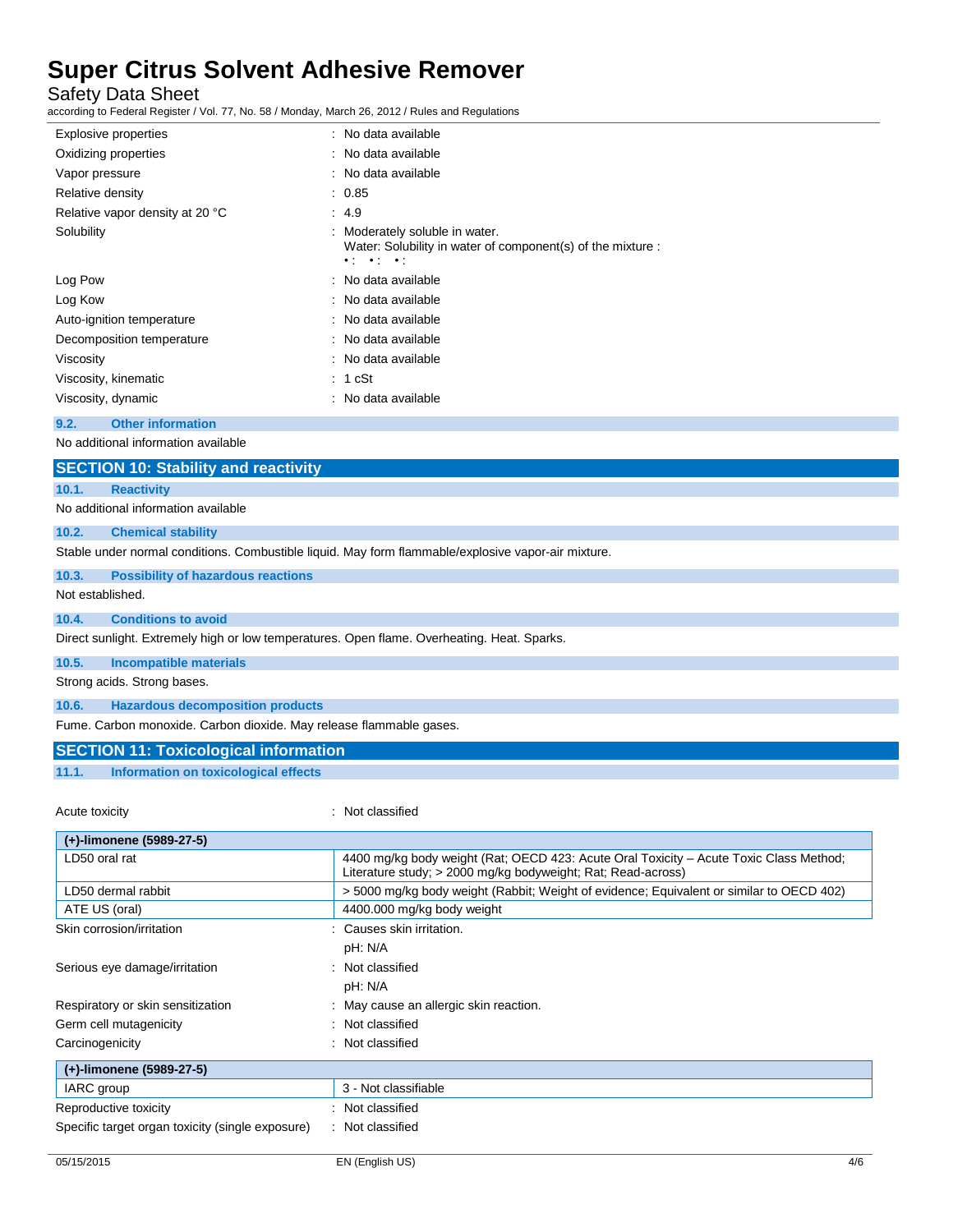Safety Data Sheet

according to Federal Register / Vol. 77, No. 58 / Monday, March 26, 2012 / Rules and Regulations

| Specific target organ toxicity (repeated<br>exposure)  | : Not classified                                                    |
|--------------------------------------------------------|---------------------------------------------------------------------|
| Aspiration hazard                                      | : Not classified                                                    |
| Potential Adverse human health effects and<br>symptoms | : Based on available data, the classification criteria are not met. |
| Symptoms/injuries after inhalation                     | : May cause an allergic skin reaction.                              |
| Symptoms/injuries after skin contact                   | : Causes skin irritation.                                           |

## **SECTION 12: Ecological information**

**12.1. Toxicity**

| (+)-limonene (5989-27-5) |                                               |  |
|--------------------------|-----------------------------------------------|--|
| LC50 fish 1              | 720 µg/l (96 h; Pimephales promelas; Lethal)  |  |
| EC50 Daphnia 1           | 0.36 mg/l (48 h; Daphnia magna; GLP)          |  |
| LC50 fish 2              | 702 µg/l (96 h; Pimephales promelas)          |  |
| Threshold limit algae 1  | 150 mg/l (72 h; Desmodesmus subspicatus; GLP) |  |
| Threshold limit algae 2  | 2.62 mg/l (72 h; Desmodesmus subspicatus)     |  |

### **12.2. Persistence and degradability**

| Super Citrus Solvent Adhesive Remover |                                                                                    |
|---------------------------------------|------------------------------------------------------------------------------------|
| Persistence and degradability         | Not established.                                                                   |
| (+)-limonene (5989-27-5)              |                                                                                    |
| Persistence and degradability         | Readily biodegradable in water. Forming sediments in water. Adsorbs into the soil. |
| <b>ThOD</b>                           | 3.29 g O <sub>2</sub> /g substance                                                 |

#### **12.3. Bioaccumulative potential**

| <b>Super Citrus Solvent Adhesive Remover</b> |                                                                                                     |
|----------------------------------------------|-----------------------------------------------------------------------------------------------------|
| Bioaccumulative potential                    | Not established.                                                                                    |
| (+)-limonene (5989-27-5)                     |                                                                                                     |
| BCF fish 1                                   | 864.8 - 1022 (Pisces; Fresh weight)                                                                 |
| Log Pow                                      | 4.38 (Experimental value: OECD 117: Partition Coefficient (n-octanol/water), HPLC method;<br>37 °C) |
| Bioaccumulative potential                    | Potential for bioaccumulation (4 $\geq$ Log Kow $\leq$ 5).                                          |
|                                              |                                                                                                     |

#### **12.4. Mobility in soil**

No additional information available

| <b>SECTION 13: Disposal considerations</b> |                              |                                                      |
|--------------------------------------------|------------------------------|------------------------------------------------------|
| Other information                          |                              | : Avoid release to the environment.                  |
|                                            | Effect on the global warming | : No known ecological damage caused by this product. |
| 12.5.                                      | Other adverse effects        |                                                      |
|                                            |                              |                                                      |

| 13.1. | Waste treatment methods        |                                                                                                                                                                                |
|-------|--------------------------------|--------------------------------------------------------------------------------------------------------------------------------------------------------------------------------|
|       | Waste disposal recommendations | Dispose in a safe manner in accordance with local/national regulations. Dispose of<br>contents/container in accordance with local/regional/national/international regulations. |
|       | Additional information         | Handle empty containers with care because residual vapors are flammable.                                                                                                       |
|       | Ecology - waste materials      | : Avoid release to the environment.                                                                                                                                            |

# **SECTION 14: Transport information**

| <b>Department of Transportation (DOT)</b><br>In accordance with DOT |                                           |
|---------------------------------------------------------------------|-------------------------------------------|
| Not regulated for transport                                         |                                           |
| <b>Additional information</b>                                       |                                           |
| Other information                                                   | : No supplementary information available. |